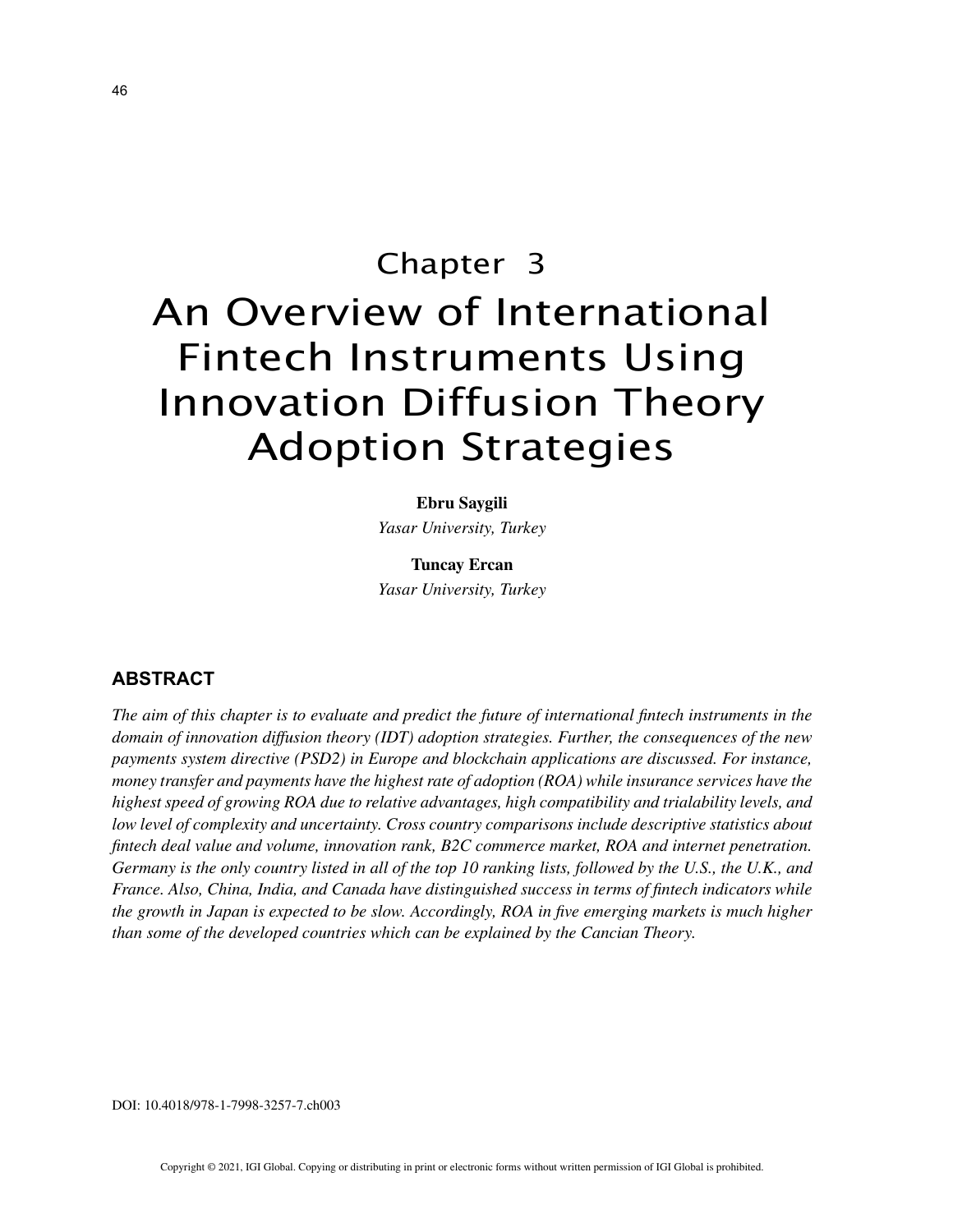### **INTRODUCTION**

Financial technologies, such as ATMs, POS machines, payment and transaction systems, have been used since the 1960s. New financial technologies (fintech) have led to the growth of decentralized financial solutions and innovative new business startups. Currently, financial and non-financial businesses and individuals are trying to keep up with the accelerating number of fintech innovations. While new instruments are being formed, leading to further innovations, some existing business models are expected to disappear. Initial research indicates that some fintech innovations are challenged by rapid growth while the future of others remains uncertain. This chapter aims to evaluate fintech instruments in terms of innovation diffusion theory (IDT) strategies, developed by Rogers (1995) summarized in Figure 1.

Fintech startups are at the center of the fintech ecosystem (Lee and Shin, 2018). Based on prior research (Ernest and Young, 2017; Lee and Shin, 2018, CB Insights, 2018), the different fintech business models operating in various hubs are money transfer and payment, financial planning, savings and investments, borrowing, insurance, blockchain/crypto and regulation technologies (regtech). The chapter aims to provide a theoretical discussion of why the rate of adoption (ROA) of different fintech business models in a social system varies, and why the ROA of a single fintech instrument varies across different social systems. This study helps to understand the indicators related to ROA to predict the future of fintech instruments. Further discussions about block-chain applications and a revised directive on payment service (PSD2) in Europe are included. The research stream about fintech business models is accelerating so another aim of this study is to provide new research areas related to this.

Rogers (1962) in his book which holds the second most cited second book in the social sciences (blogs.lse.ac.uk, 2016), argued that innovation diffusion was a general process displaying patterns and regularities, determined by the adopters, places and/or cultures. Diffusion is a process where innovation is communicated through certain channels over time among the members of a social system (Rogers, 1995). This requires communication to exchange messages and information about a new idea to reduce uncertainty. The results of the invention, diffusion and adoption of innovation lead to social change. In the first part of the chapter, the IDT framework is summarized in five stages, adapted from Rogers' book "Diffusion of Innovations". The stages are explained with current examples from the international fintech instruments. The second part of the chapter evaluates and discusses the developments in the international fintech industry using IDT components. The discussion includes adoption rates of various innovative technologies, cross country comparisons, new payments system directive in Europe and blockchain applications.

#### **FINTECH IMPLEMENTATIONS USING IDT ADOPTION STRATEGIES**

IDT, developed by Rogers, covers a wide range of issues about the adoption strategies of innovations. This process is summarized in five stages in Figure 1. The stages, variables, assumptions, and explanations are adapted from his book "Diffusion of Innovations" to discuss different fintech instruments. Accordingly, an innovation is an idea, practice or object that is perceived as new by an individual or other units of adoption. Innovation development process starts with recognizing a problem or need by the innovator and ends with adoption of a commercial product to satisfy that need by the users (adopters). During the diffusion, the variables determining the rate of adoption affects the innovation decision process of the